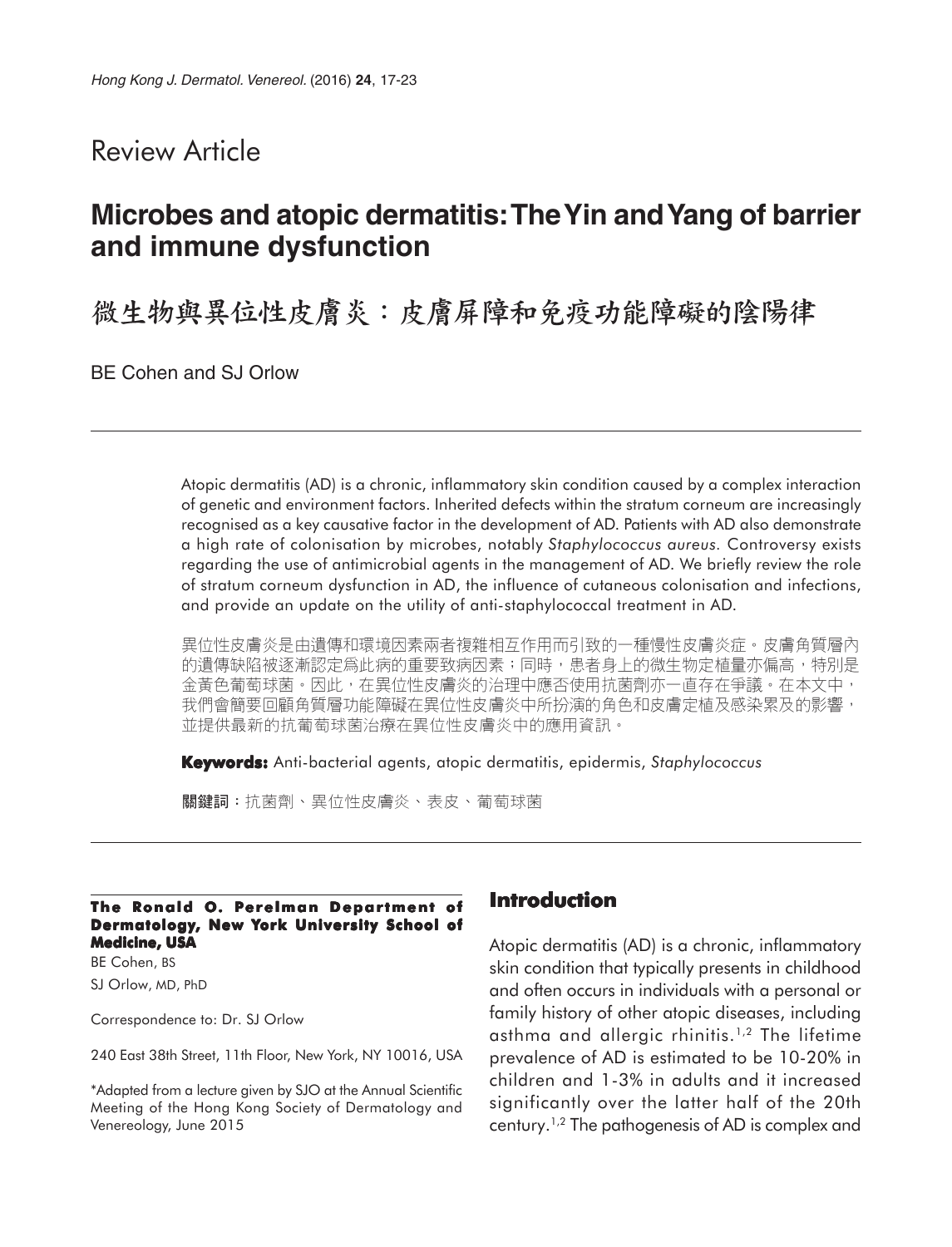continues to be elucidated. AD is known to have a significant genetic component, as demonstrated by genetic and epidemiological twin studies,  $3,4$  as well as an environmental component, given the propensity of AD to occur more frequently in urban, rather than rural, regions.<sup>2</sup>

Theories of the pathophysiology of AD traditionally focused on the "atopic" component of the disease and the immunological basis of cutaneous hypersensitivity. However, recent evidence has shifted towards the central role of inherited defects within the epidermal barrier. This "outside-in" theory maintains that defective stratum corneum function is the primary pathophysiological factor in AD and precedes the development of inflammation.<sup>2,5</sup>

AD is associated with a high rate of cutaneous bacterial, viral and fungal infections. Distinct from infection, a significant percentage of AD patients are colonised by *Staphylococcus aureus,* with the majority of reports estimating a prevalence of 60- 80%,6,7 but with reports of greater than 90% prevalence in some studies.<sup>8</sup> The high rate of *S. aureus* colonisation is attributed to a combination of decreased barrier function, reduced production of anti-microbial peptides, and increased expression of adherence molecules.<sup>1,2</sup> Several studies suggest the presence of *S. aureus* may itself exacerbate barrier dysfunction and inflammation and may be associated with disease flares.<sup>6</sup> However, the utility of specific antimicrobial treatment in patients without signs of overt superinfection continues to be debated.

In this article we review briefly recent perspectives on the pathogenesis of AD, including the role of stratum corneum dysfunction and the influence of cutaneous colonisation and infections, and assess the evidence regarding anti-staphylococcal treatment in the management of AD.

## **Barrier and immune dysfunction**

The stratum corneum plays a vital role in the

barrier function of the skin and acts to prevent the entry of harmful or immunogenic materials, while also preventing water loss. Compromised stratum corneum structure and function is increasingly recognised as a key causative factor in AD. In immunologically susceptible individuals, greater exposure to allergens through a damaged epidermal barrier may result in immune hyperreactivity and inflammation.<sup>9</sup> Similarly, increased water loss through the damaged stratum corneum accounts for the xerosis observed clinically in AD patients.

The association between epidermal dysfunction and AD is supported by gene expression studies, which demonstrate an array of stratum corneum differentiation abnormalities.3 Genomic profiling of mRNA from AD skin lesions by Guttman-Yassky and colleagues demonstrated significant deficiencies in a number of genes involved in maintaining stratum corneum structure.3 These findings were confirmed by electron microscopy of AD lesions, which demonstrated thinning and regional absence of the stratum corneum, decreased corneocyte compaction, and loss of intracellular lipids.3

The central role of stratum corneum dysfunction in AD is further supported by recent evidence revealing a significant association between AD and the filaggrin protein, encoded by the *FLG* gene.10-12 Filaggrin is involved in the differentiation of the epidermis and acts to maintain the skin barrier.11 Inherited *FLG* loss-of-function mutations are responsible for the development of ichthyosis vulgaris13 and confer increased risk of AD.14 *FLG* mutations are reported to be present in 20-50% individuals with AD and greater than 50% when considering those with moderate to severe disease.3 In comparison, the prevalence of filaggrin mutations in the general population is 5-10%.<sup>10</sup> In one cross-sectional study examining a cohort of 3,099 German children, the presence of a *FLG* mutation was associated with greater than three-fold increased odds of developing AD.14 In a case-control study of Irish children with moderate-severe AD, an odds ratio of 7.44 was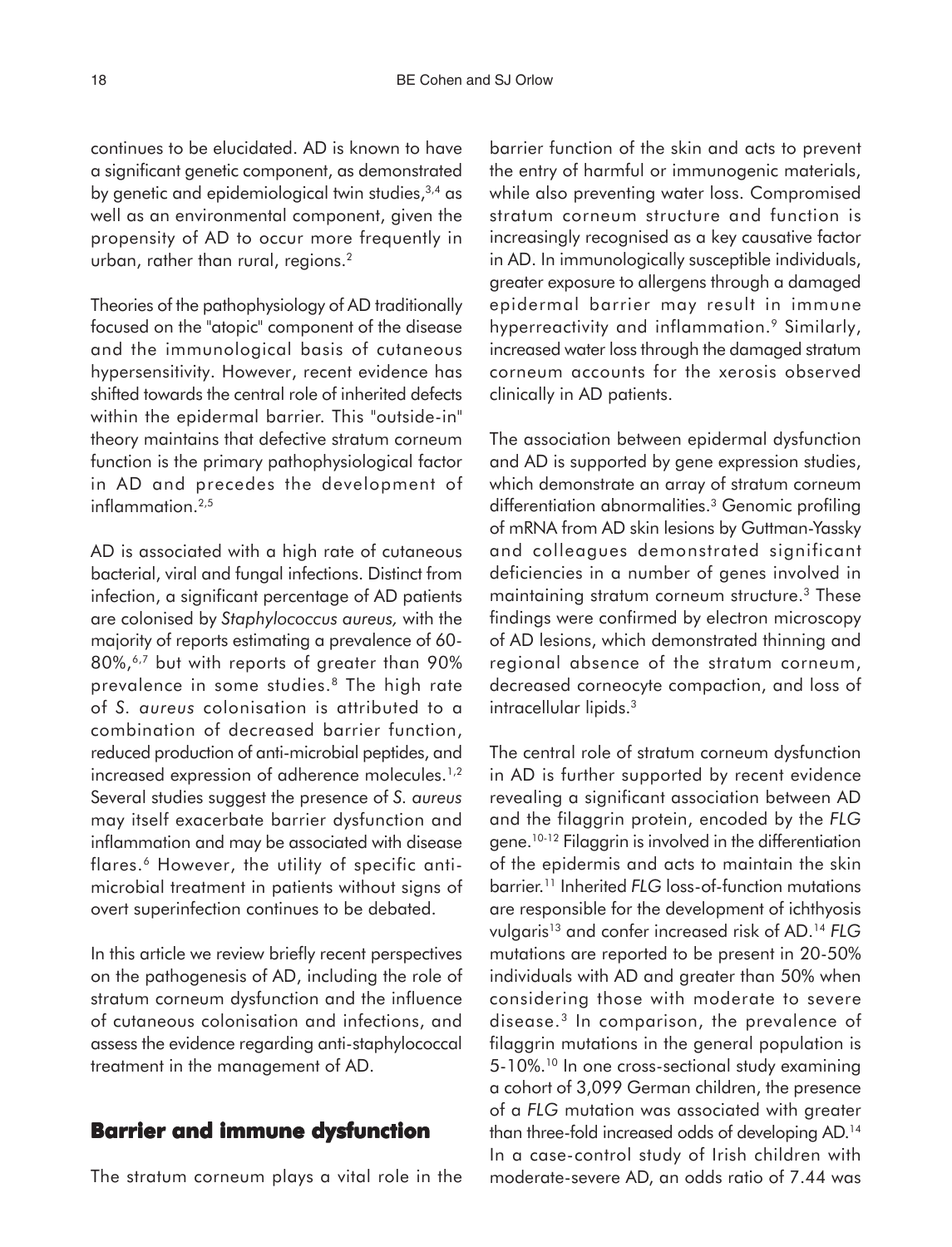reported when examining the relationship between AD and the five most prevalent mutations in *FLG* among Europeans.12 The significant causative association between filaggrin and AD is striking given the complexity of AD pathogenesis, and is illustrative of the central role of the stratum corneum.

*FLG* mutations are not universally present in AD.<sup>5,12</sup> Other factors contributing to stratum corneum dysfunction have been identified.<sup>4,5</sup> The cutaneous lipid barrier, composed primarily of cholesterol, free fatty acids, and ceramide, is vital in maintaining the skin barrier and preventing transepidermal water loss. Dysfunction of this lipid barrier, notably loss of ceramide, is also thought to contribute to the cutaneous dehydration and increased exposure to extrinsic factors.<sup>1,2</sup> AD is associated with abnormally high expression of degrading enzymes, such as sphingomyelin deacylase, resulting in ceramide degradation and deficiency. Hara et al demonstrated that the activity of sphingomyelin deacylase is fivefold greater in AD lesions, compared to the skin of healthy controls.15

The role of ceramide destruction in AD is supported by studies demonstrating improvements in AD status after topically administered ceramide. In one such study, Chamlin and colleagues added a topical ceramide-based moisturiser to the treatment regimen of 24 children with refractory AD.16 After six weeks, all patients demonstrated improvements in the Severity Score for Atopic Dermatitis (SCORAD) scores, along with reductions in measured transepidermal water loss.<sup>16</sup>

Inherited deficiencies in the skin barrier may be exacerbated by exposure to environmental proteases, as well as proteolytic and lipolytic substances produced by microbes colonising AD lesions.17 For example, some common allergens, such as dust mite proteins, possess cysteine or serine protease activity.<sup>17</sup> Moreover, the presence of inflammation in AD lesions can, in turn, further damage the epidermal barrier. There is evidence suggesting that increased cytokine expression in AD stimulates production of a variety of endogenous proteases.2,17 Furthermore, IL-25 has been shown to be elevated in AD and may inhibit filaggrin synthesis, resulting in further barrier damage.<sup>18</sup>

### **Microbes associated with atopic dermatitis**

AD is associated with a significantly elevated rate of cutaneous viral, fungal, and bacterial infections. Among viral infections, patients with AD are vulnerable to recurrent, prolonged or severe infections with herpes simplex virus<sup> $2,19$ </sup> (HSV) and molluscum contagiosum.20 The presence of immune dysfunction is highlighted by the fact that the smallpox vaccine is contraindicated in AD patients due to risk of eczema vaccinatum, which is characterised by disseminated cutaneous infection after virus exposure.<sup>21</sup>

In a subset of AD patients, HSV infection can result in eczema herpeticum (EH), a condition characterised by an extensive, disseminated HSV infection.19 One study examined the risk factors for the development of EH in individuals with AD and reported that the incidence of EH is higher in those with more severe and widespread disease, higher serum IgE levels, and in those with concurrent asthma and food allergies.19 A history of EH was also associated with a higher risk of *S. aureus* and molluscum contagiosum infections, suggesting those with worse barrier or immune function may be at greater risk for multiple types of cutaneous infections.<sup>19</sup> In another study, AD patients with a history of EH were shown to be more likely to have a filaggrin mutation than AD patients without EH.<sup>22</sup> The R501X filaggrin mutation conferred a 3.4 times greater odds of developing EH among European individuals with AD. These findings were replicated among a group of patients of African American ancestry.<sup>22</sup>

Patients with AD are also at increased risk of cutaneous fungal infections. Most notably, high rates of colonisation with *Malassezia* species have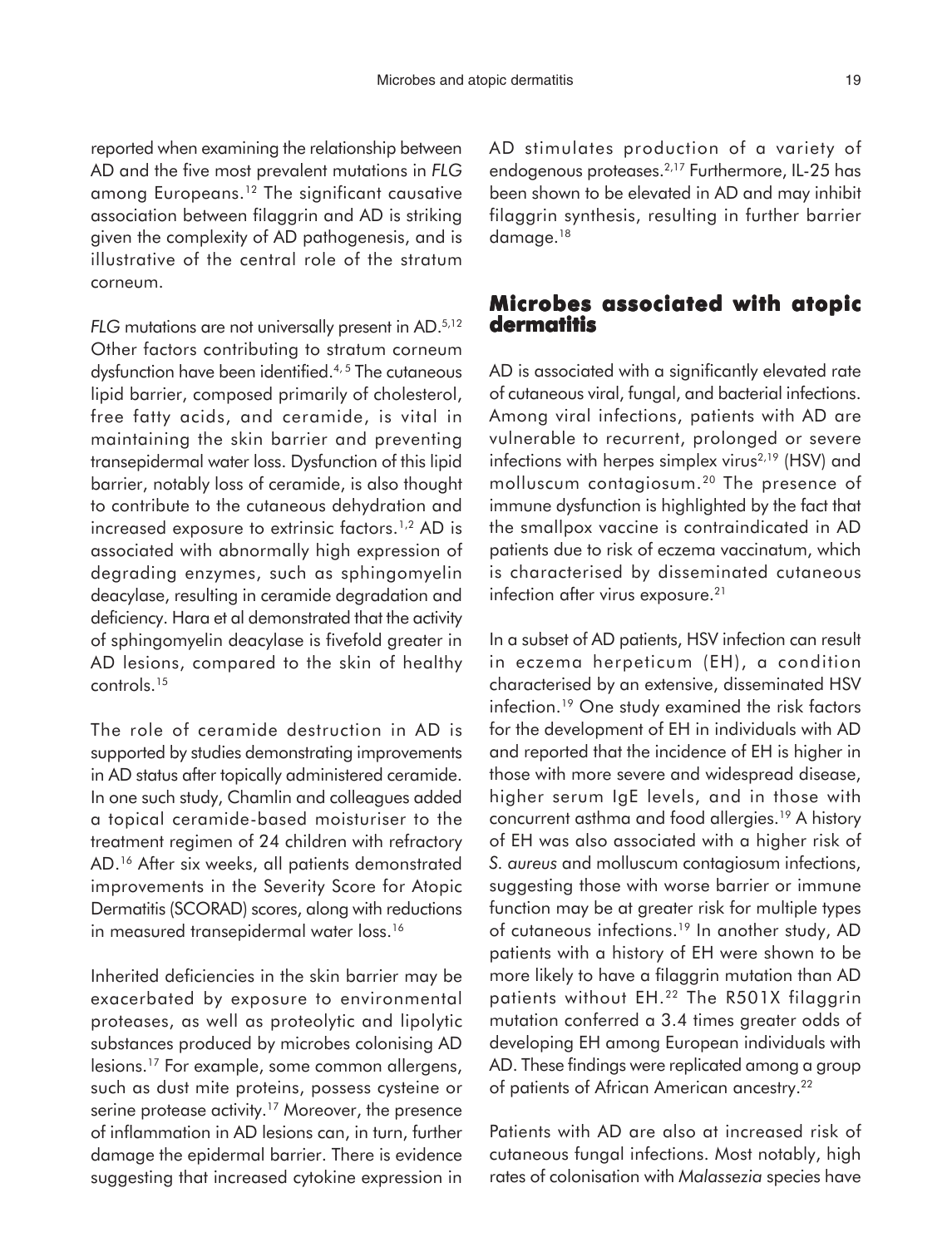been demonstrated, especially in adults with head and neck involvement.23,24 Adults with AD of the head and neck have *Malassezia-*specific IgE more frequently than those without. Patients with AD may also have greater immune reactivity to allergens associated with colonisation by *Malassezia* species. In one study, 67% of patients with AD showed reactivity to *Malassezia* antigens, compared to 7% of patients with seborrhoeic dermatitis.25 Several trials have demonstrated clinical improvement in AD associated with treatment with systemic anti-fungal medications.26,27 For example, Ikezawa et al treated 40 patients with AD refractory to conventional treatments with 100 mg of itraconazole daily for eight weeks and reported clinical improvement and reduced need for topical steroids in all patients.<sup>26</sup>

Cutaneous and nasal colonisation with *Staphylococcus aureus* is ubiquitous among patients with AD. The prevalence of *S. aureus* colonisation in AD is estimated to be between 60-94% overall, compared to 2-25% in unaffected individuals.1,6,8,28 Even in clinically unaffected areas of skin in those with AD, colonisation rates as high as 42-78% have been reported.<sup>29,30</sup> Perhaps surprisingly, while the rates of *S. aureus* colonisation are high in AD, the rate of methicillin-resistant staphylococcal aureus (MRSA) infection does not appear to be particularly elevated.<sup>6,7</sup>

Defects in the immune barrier are likely not the sole factor for the high prevalence of staphylococcal colonisation, as the rate of bacterial colonisation in AD is significantly higher than in other conditions demonstrating compromised barrier function. For example, the risk of cutaneous infection was shown to be four times higher in AD patients compared to those with psoriasis, despite defective barrier function in that condition as well.<sup>31</sup> One explanation is that the TH<sub>2</sub> inflammatory state may facilitate cutaneous adherence of *S. aureus*. IL-4 has been shown to induce the expression of fibronectin and promote bacterial colonisation in animal models.<sup>1</sup> Another

mechanism involves reduced expression of antimicrobial peptides, such as cathelicidins (LL-37) and beta-defensins.<sup>2,32</sup> TH<sub>2</sub> cytokines, namely IL-4 and IL-13, have been shown to decrease production of beta-defensin gene expression.32 It has also been suggested that increased expression of IL-10 associated with AD reduces both LL-37 and beta-defensin expression.28 Accordingly, the reduction in inflammation by topical corticosteroids and calcineurin inhibitors has consistently been shown to be associated with decreased *S. aureus* content in AD lesions.<sup>1</sup>

Much debated is whether the presence of *S. aureus* may contribute to AD pathogenesis. There is little controversy that *S. aureus* colonisation correlates with greater AD disease severity.<sup>6</sup> Kong and colleagues demonstrated that an overall decrease in microbial diversity and overgrowth of *S. aureus* is temporally correlated with AD flares.<sup>33</sup> Conversely, AD treatment and subsequent improvement was shown to correlate with greater cutaneous microbial diversity.33 *S. aureus* may also sustain and exacerbate inflammation through the production of superantigens, which non-specifically interact with the T-cell receptor and produce a robust inflammatory response.<sup>2,6,34,35</sup> It has been demonstrated that levels of IgE against the staphylococcal superantigen correlate with disease severity.<sup>35</sup> Furthermore, virulence factors released by *S. aureus,* such as sphingomyelin deacylase, may in turn further damage the stratum corneum.<sup>9</sup>

### **Antibiotic treatment and atopic dermatitis**

In the case of clinically evident bacterial superinfection of AD lesions, antibiotic treatment is warranted.1,36 Huang et al conducted a prospective, randomised controlled trial (RCT) demonstrating improvements in AD status after antimicrobial treatments in paediatric patients with signs of overt bacterial infection.<sup>37</sup> All 31 children were first treated with 50 mg/kg of oral cephalexin daily for two weeks, and then continued on topical anti-inflammatory and emollient treatments. The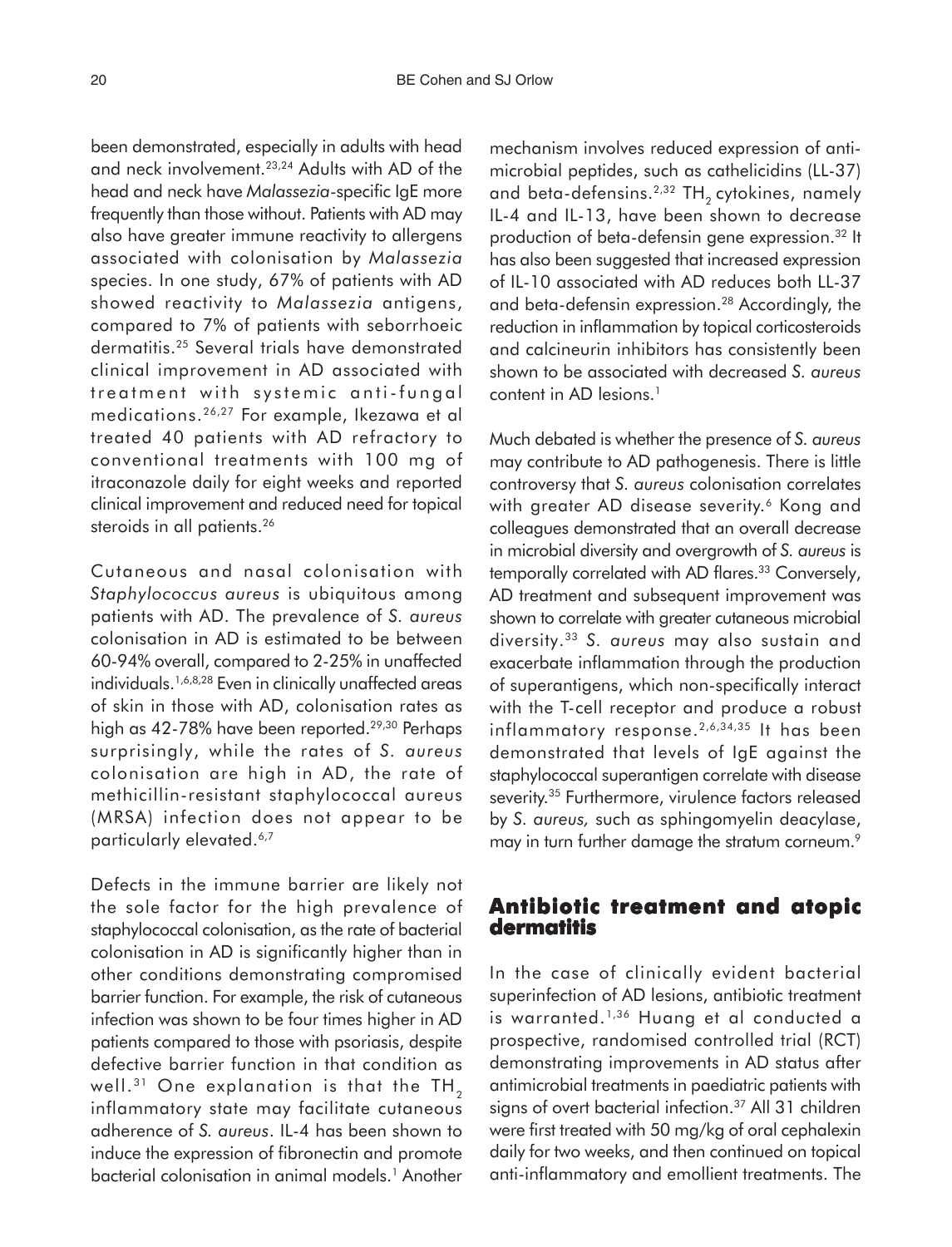investigators assigned patients to receive either dilute sodium hypochlorite bleach baths for 5-10 minutes biweekly and intranasal mupirocin, or water baths and intranasal petroleum. Patients in the bleach bath/mupirocin group demonstrated significant reductions in Eczema Area and Severity Index (EASI) scores at both one- and three-month follow up. The investigators independently assessed EASI scores for the head and neck region and found no difference compared to placebo. This finding was attributed to the fact that only the trunk was submerged during bleach baths.<sup>37</sup>

However, controversy exists regarding the clinical utility of antimicrobial treatments in AD in the context of colonisation. Hung et al evaluated 60 patients with AD and *S. aureus* colonisation treated with 0.05% fluticasone propionate cream or 0.03% tacrolimus ointment, with or without the addition of 2% fusidic acid antibiotic cream.38 After eight weeks, patients treated with fluticasone or tacrolimus demonstrated significant improvements in SCORAD scores, as well as decreases in *S. aureus* colonisation. Fluticasone treatment, however, resulted in more rapid reduction of *S. aureus* compared to treatment with tacrolimus. The addition of fusidic acid was associated with a higher rate of staphylococcal eradication, but did not improve AD severity scores when added to either regimen and resulted in two cases of novel fusidic acid resistance*.* The authors concluded that anti-inflammatory treatment with topical corticosteroids or tacrolimus, without specific antibiotic treatment, is sufficient to reduce *S. aureus* burden and AD severity.<sup>38</sup>

Gong and colleagues performed a multicentre RCT comparing treatment of AD with hydrocortisone butyrate, along with mupirocin or a vehicle ointment in 337 Chinese patients.39 At seven-day follow-up, patients with severe disease demonstrated significant benefit in EASI scores from combination treatment. However, there was no difference detected between groups beyond seven days. Further, no difference was observed among patients with mild or moderate disease at any time point during the study.39

Travers and colleagues treated 49 paediatric patients with AD and evidence of *S. aureus* colonisation with a regimen consisting of oral antihistamines, desonide ointment on the face and intertriginous areas, and 0.1% triamcinolone ointment on the rest of the body.<sup>40</sup> Patients were also given a two-week course of oral cephalexin (25-50 mg/kg day). In this cohort, 15% of patients were colonised with MRSA. All patients, including those with MRSA, demonstrated improvements in EASI scores, as well as decreases in bacterial products and reductions in inflammatory cytokine expression. This also correlated with an increase in beta-defensin expression. Given the expected resistance of MRSA to cephalexin, it was concluded that the observed clinical benefit was due to the reduction of inflammation and disinhibition of anti-microbial peptide production. Therefore, the authors conclude that oral antibiotics did not provide additional benefit over topical antiinflammatory medications.<sup>40</sup>

A recent systematic Cochrane review examined the utility of anti-staphylococcal interventions in AD.36 After reviewing 26 trials, involving 1,229 patients, it was concluded that, while antibiotic treatment reduced *S. aureus* load, there is no evidence to suggest it improves clinical outcomes. The authors concluded that, in accordance with the above studies, there was no evidence to support the use of anti-microbial interventions in AD patients in the absence of overt clinical superinfection.<sup>36</sup>

### **Conclusion**

In AD, stratum corneum dysfunction results in greater exposure to extrinsic antigens and subsequent immune activation and inflammation. Impaired skin barrier and innate immune defenses also result in colonisation by specific microbes, especially *S. aureus.* Despite evidence that empirical antibiotic treatment in AD is of marginal utility, antibiotic therapy is over utilised, resulting in microbial resistance without major clinical benefit. Specific treatments against pathogens,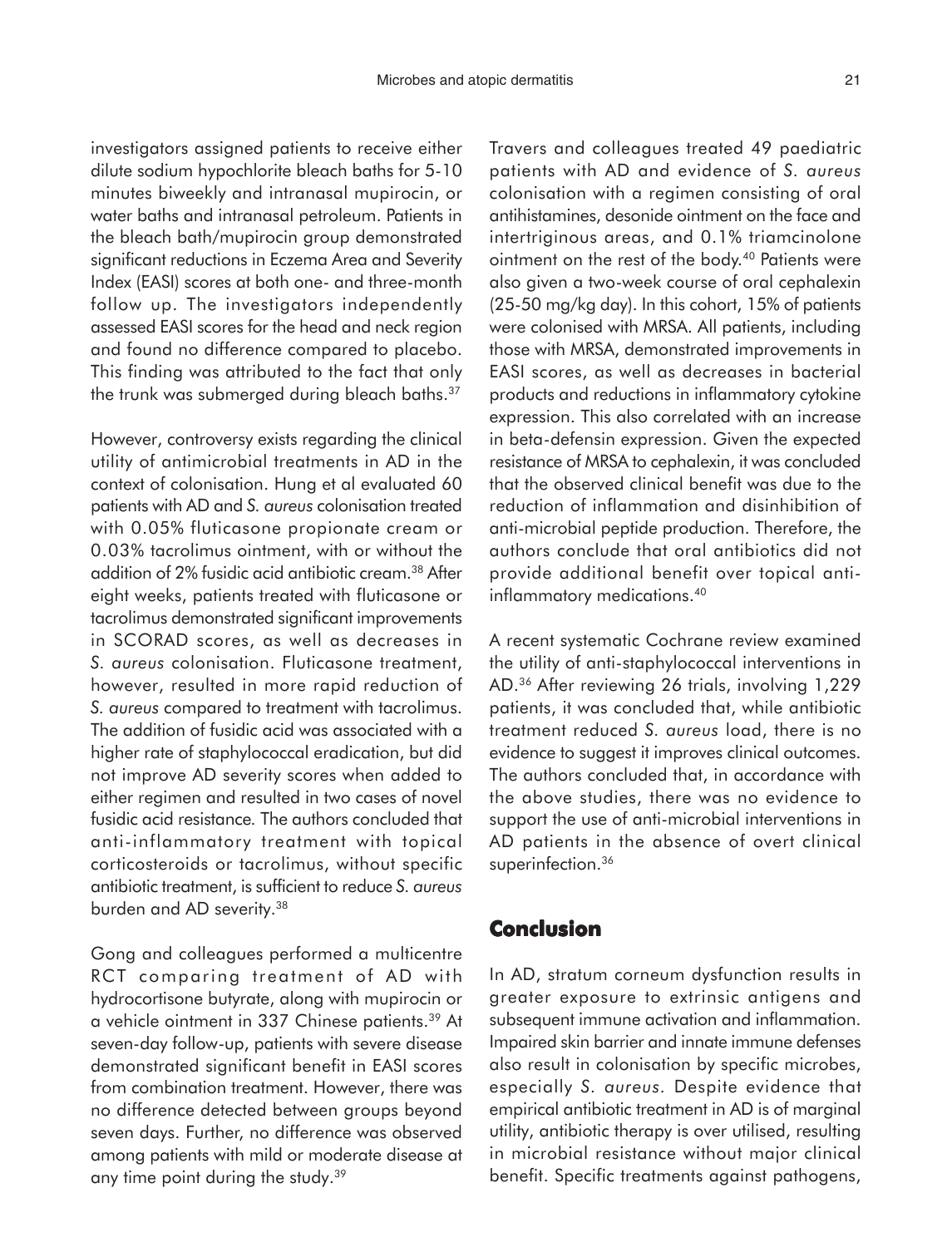particularly *S. aureus*, should generally be reserved for instances of overt infection. Continued efforts into understanding the pathophysiology underlying AD are vital to the development of more effective and appropriate treatment strategies.

### **References**

- 1. Leung DY, Boguniewicz M, Howell MD, Nomura I, Hamid QA. New insights into atopic dermatitis. J Clin Invest 2004;113:651-7.
- 2. Simpson EL, Hanifin JM. Atopic dermatitis. Med Clin North Am 2006;90:149-67, ix.
- 3. Guttman-Yassky E, Suarez-Farinas M, Chiricozzi A, Nograles KE, Shemer A, Fuentes-Duculan J, et al. Broad defects in epidermal cornification in atopic dermatitis identified through genomic analysis. J Allergy Clin Immunol 2009;124:1235-44.e58.
- 4. Proksch E, Jensen JM, Elias PM. Skin lipids and epidermal differentiation in atopic dermatitis. Clin Dermatol 2003;21:134-44.
- 5. Elias PM, Hatano Y, Williams ML. Basis for the barrier abnormality in atopic dermatitis: outside-inside-outside pathogenic mechanisms. J Allergy Clin Immunol 2008; 121:1337-43.
- 6. Balma-Mena A, Lara-Corrales I, Zeller J, Richardson S, McGavin MJ, Weinstein M, et al. Colonization with community-acquired methicillin-resistant Staphylococcus aureus in children with atopic dermatitis: a crosssectional study. Int J Dermatol 2011;50:682-8.
- 7. Suh L, Coffin S, Leckerman KH, Gelfand JM, Honig PJ, Yan AC. Methicillin-resistant Staphylococcus aureus colonization in children with atopic dermatitis. Pediatr Dermatol 2008;25:528-34.
- 8. Breuer K, Haussler S, Kapp A, Werfel T. Staphylococcus aureus: colonizing features and influence of an antibacterial treatment in adults with atopic dermatitis. Br J Dermatol 2002;147:55-61.
- 9. Cork MJ, Robinson DA, Vasilopoulos Y, Ferguson A, Moustafa M, MacGowan A, et al. New perspectives on epidermal barrier dysfunction in atopic dermatitis: geneenvironment interactions. J Allergy Clin Immunol 2006; 118:3-21; quiz 22-3.
- 10. Irvine AD, McLean WH. Breaking the (un)sound barrier: filaggrin is a major gene for atopic dermatitis. J Invest Dermatol 2006;126:1200-2.
- 11. Palmer CN, Irvine AD, Terron-Kwiatkowski A, Zhao Y, Liao H, Lee SP, et al. Common loss-of-function variants of the epidermal barrier protein filaggrin are a major predisposing factor for atopic dermatitis. Nat Genet 2006;38:441-6.
- 12. Sandilands A, Terron-Kwiatkowski A, Hull PR, O'Regan GM, Clayton TH, Watson RM, et al. Comprehensive analysis of the gene encoding filaggrin uncovers

prevalent and rare mutations in ichthyosis vulgaris and atopic eczema. Nat Genet 2007;39:650-4.

- 13. Smith FJ, Irvine AD, Terron-Kwiatkowski A, Sandilands A, Campbell LE, Zhao Y, et al. Loss-of-function mutations in the gene encoding filaggrin cause ichthyosis vulgaris. Nat Genet 2006;38:337-42.
- 14. Weidinger S, O'Sullivan M, Illig T, Baurecht H, Depner M, Rodriguez E, et al. Filaggrin mutations, atopic eczema, hay fever, and asthma in children. J Allergy Clin Immunol 2008;121:1203-9.e1.
- 15. Hara J, Higuchi K, Okamoto R, Kawashima M, Imokawa G. High-expression of sphingomyelin deacylase is an important determinant of ceramide deficiency leading to barrier disruption in atopic dermatitis. J Invest Dermatol 2000;115:406-13.
- 16. Chamlin SL, Kao J, Frieden IJ, Sheu MY, Fowler AJ, Fluhr JW, et al. Ceramide-dominant barrier repair lipids alleviate childhood atopic dermatitis: changes in barrier function provide a sensitive indicator of disease activity. J Am Acad Dermatol 2002;47:198-208.
- 17. Takai T, Ikeda S. Barrier dysfunction caused by environmental proteases in the pathogenesis of allergic diseases. Allergol Int 2011;60:25-35.
- 18. Hvid M, Vestergaard C, Kemp K, Christensen GB, Deleuran B, Deleuran M. IL-25 in atopic dermatitis: a possible link between inflammation and skin barrier dysfunction? J Invest Dermatol 2011;131:150-7.
- 19. Beck LA, Boguniewicz M, Hata T, Schneider LC, Hanifin J, Gallo R, et al. Phenotype of atopic dermatitis subjects with a history of eczema herpeticum. J Allergy Clin Immunol 2009;124:260-9, 269.e1-7.
- 20. Berger EM, Orlow SJ, Patel RR, Schaffer JV. Experience with molluscum contagiosum and associated inflammatory reactions in a pediatric dermatology practice: the bump that rashes. Arch Dermatol 2012; 148:1257-64.
- 21. Engler RJ, Kenner J, Leung DY. Smallpox vaccination: Risk considerations for patients with atopic dermatitis. J Allergy Clin Immunol 2002;110:357-65.
- 22. Gao PS, Rafaels NM, Hand T, Murray T, Boguniewicz M, Hata T, et al. Filaggrin mutations that confer risk of atopic dermatitis confer greater risk for eczema herpeticum. J Allergy Clin Immunol 2009;124:507-13, 513.e1-7.
- 23. Darabi K, Hostetler SG, Bechtel MA, Zirwas M. The role of Malassezia in atopic dermatitis affecting the head and neck of adults. J Am Acad Dermatol 2009;60:125- 36.
- 24. Faergemann J. Atopic dermatitis and fungi. Clin Microbiol Rev 2002;15:545-63.
- 25. Johansson C, Sandstrom MH, Bartosik J, Sarnhult T, Christiansen J, Zargari A, et al. Atopy patch test reactions to Malassezia allergens differentiate subgroups of atopic dermatitis patients. Br J Dermatol 2003;148:479-88.
- 26. Ikezawa Z, Kondo M, Okajima M, Nishimura Y, Kono M. Clinical usefulness of oral itraconazole, an antimycotic drug, for refractory atopic dermatitis. Eur J Dermatol 2004;14:400-6.
- 27. Kolmer HL, Taketomi EA, Hazen KC, Hughs E, Wilson